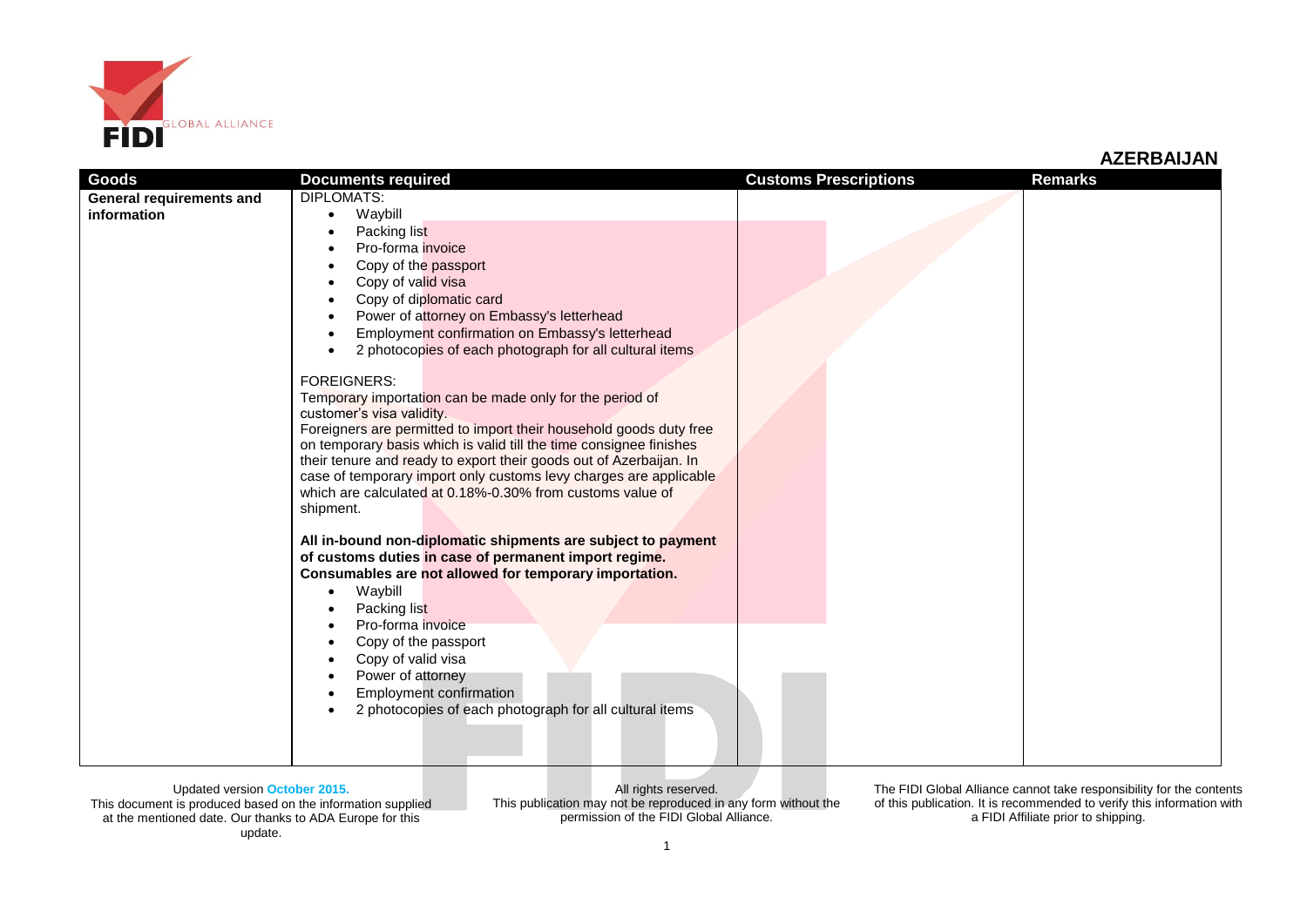

| <b>Goods</b>                               | <b>Documents required</b>                                                                                                                                                                                                                                                                                                                                                                                                                                                                                                          | <b>Customs Prescriptions</b> | <b>Remarks</b> |
|--------------------------------------------|------------------------------------------------------------------------------------------------------------------------------------------------------------------------------------------------------------------------------------------------------------------------------------------------------------------------------------------------------------------------------------------------------------------------------------------------------------------------------------------------------------------------------------|------------------------------|----------------|
|                                            | <b>RETURNING CITIZENS OF AZERBAIJAN:</b><br>Returning Azerbaijan citizens are not permitted to import their<br>household goods on temporary import basis and therefore, are liable<br>for payment of<br>full customs duties at 36% of CIF value<br>Waybill<br>Packing list<br>Copy of the passport                                                                                                                                                                                                                                 |                              |                |
|                                            | Power of attorney<br>Two Copies of each Photograph for all Cultural Items<br>(Photographs should not be combined)<br>Electrical appliances should be marked on packing lists<br>with serial numbers<br>2 photocopies of each photograph for all cultural items<br>Every in-bound / out-bound shipment is subject to issuance of<br>customs declaration for each Harmonized system code (HS code).<br>Cost of customs declarations will be advised during customs<br>clearance process.                                             |                              |                |
| <b>Prohibited items for</b><br>importation | Weapons of all kinds (including knives, daggers even if<br>souvenirs)<br>Pornography<br>Food items<br><b>Narcotics</b><br><b>Toxic material</b><br>Radioactive material<br>Note: Precious jewelry, stones and currency can be imported only<br>as accompanied baggage and must be declared with the customs<br>authorities at the airport at the time of arrival. The declaration should<br>be kept in the safe custody because the same will be required for<br>presentation to the customs authorities at the time of departure. |                              |                |

Updated version **October 2015.** This document is produced based on the information supplied at the mentioned date. Our thanks to ADA Europe for this update.

All rights reserved. This publication may not be reproduced in any form without the permission of the FIDI Global Alliance.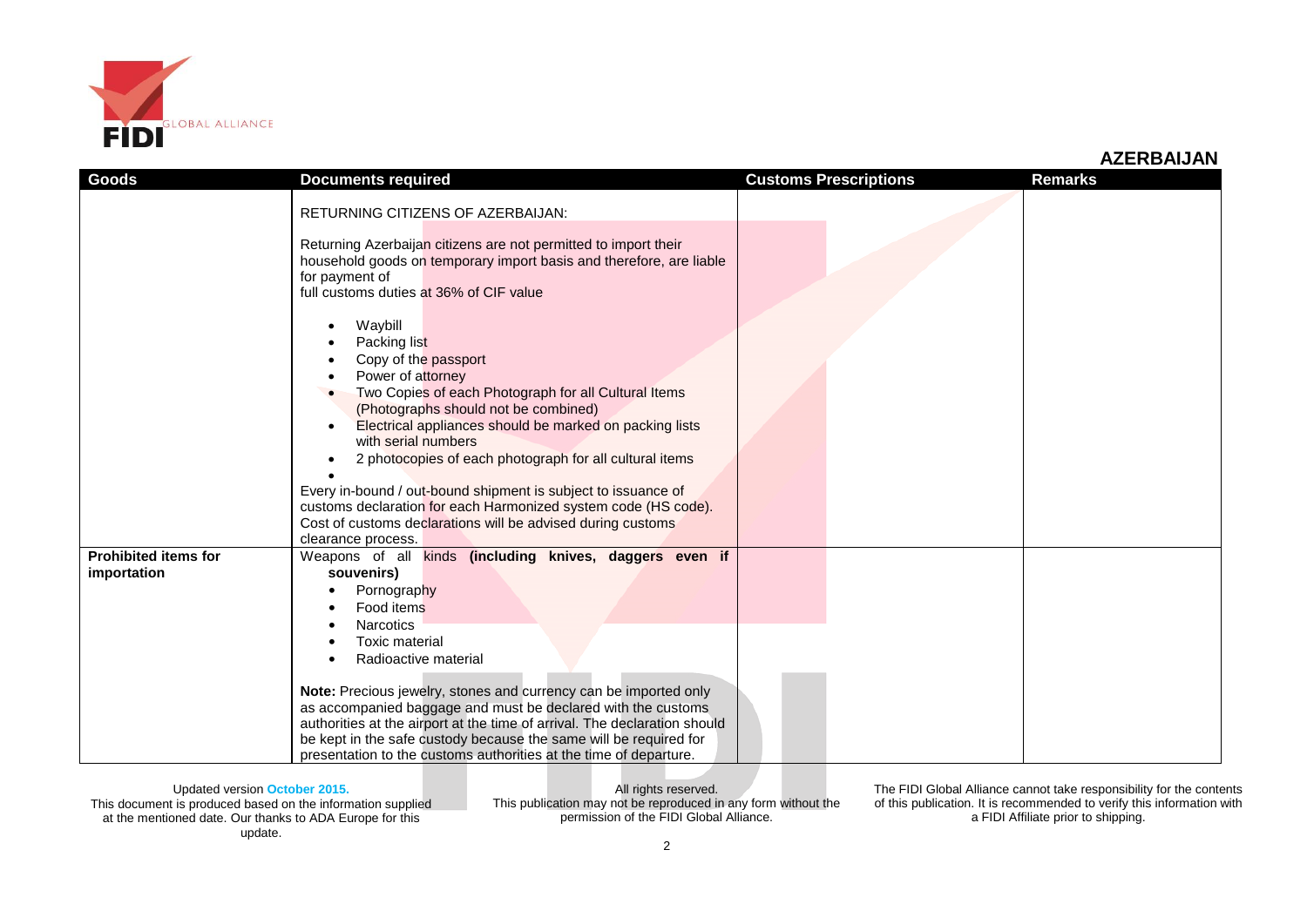

| Goods                      | <b>Documents required</b>                                                                                                            | <b>Customs Prescriptions</b>                                                           | <b>Remarks</b> |
|----------------------------|--------------------------------------------------------------------------------------------------------------------------------------|----------------------------------------------------------------------------------------|----------------|
| <b>Pets</b>                | Importation of pets is allowed. The following documents should be                                                                    |                                                                                        |                |
|                            | provided for at least 10 working days in advance prior to the pet's                                                                  |                                                                                        |                |
|                            | arrival:                                                                                                                             |                                                                                        |                |
|                            | Vaccination certificate and passport of the pet<br>$\bullet$                                                                         |                                                                                        |                |
|                            | Veterinary certificate<br>$\bullet$                                                                                                  |                                                                                        |                |
| <b>Motor vehicles</b>      | Waybill<br>٠                                                                                                                         |                                                                                        |                |
|                            | Original technical passport or title of the car                                                                                      |                                                                                        |                |
|                            | Copy of the passport                                                                                                                 |                                                                                        |                |
|                            | Copy of valid visa                                                                                                                   |                                                                                        |                |
|                            | Copy of diplomatic card                                                                                                              |                                                                                        |                |
|                            | Vehicle registration documents                                                                                                       |                                                                                        |                |
|                            | Power of attorney                                                                                                                    |                                                                                        |                |
|                            | Only Diplomats can import vehicles without any deposit on duty free                                                                  |                                                                                        |                |
|                            | basis.                                                                                                                               |                                                                                        |                |
|                            |                                                                                                                                      |                                                                                        |                |
|                            | <b>FOREIGNERS:</b>                                                                                                                   |                                                                                        |                |
|                            | Vehicles can be imported for 2 years only on duty and tax free                                                                       |                                                                                        |                |
|                            | temporary basis. Temporary import is subject to refundable deposit                                                                   |                                                                                        |                |
|                            | at Customs committee. Exact amount of deposit is to be determined                                                                    |                                                                                        |                |
|                            | by Customs authorities only after inspection & depending on the<br>condition / model of the vehicle. Permanent import of vehicles is |                                                                                        |                |
|                            | subject to payment of customs duties as per fixed customs tariff.                                                                    |                                                                                        |                |
|                            | Right hand drive cars and cars with tinted glasses are not allowed                                                                   |                                                                                        |                |
|                            | for import into Azerbaijan.                                                                                                          |                                                                                        |                |
|                            | Waybill                                                                                                                              |                                                                                        |                |
|                            | Original technical passport or title of the car                                                                                      |                                                                                        |                |
|                            | Copy of the passport                                                                                                                 |                                                                                        |                |
|                            | Copy of valid visa                                                                                                                   |                                                                                        |                |
|                            | Vehicle registration documents                                                                                                       |                                                                                        |                |
|                            | Power of attorney                                                                                                                    |                                                                                        |                |
|                            | <b>Employment confirmation</b>                                                                                                       |                                                                                        |                |
|                            |                                                                                                                                      |                                                                                        |                |
| Documents required for     | Way bill                                                                                                                             | <b>IMPORTANT:</b> Valued inventory is strictly                                         |                |
| importation of household   | Packing list                                                                                                                         | required for customs clearance. Separate<br>valid inventory lists should be issued for |                |
| goods and personal effects | Proforma invoice for customs purposes<br>$\bullet$                                                                                   |                                                                                        |                |

Updated version **October 2015.** This document is produced based on the information supplied at the mentioned date. Our thanks to ADA Europe for this update.

All rights reserved. This publication may not be reproduced in any form without the permission of the FIDI Global Alliance.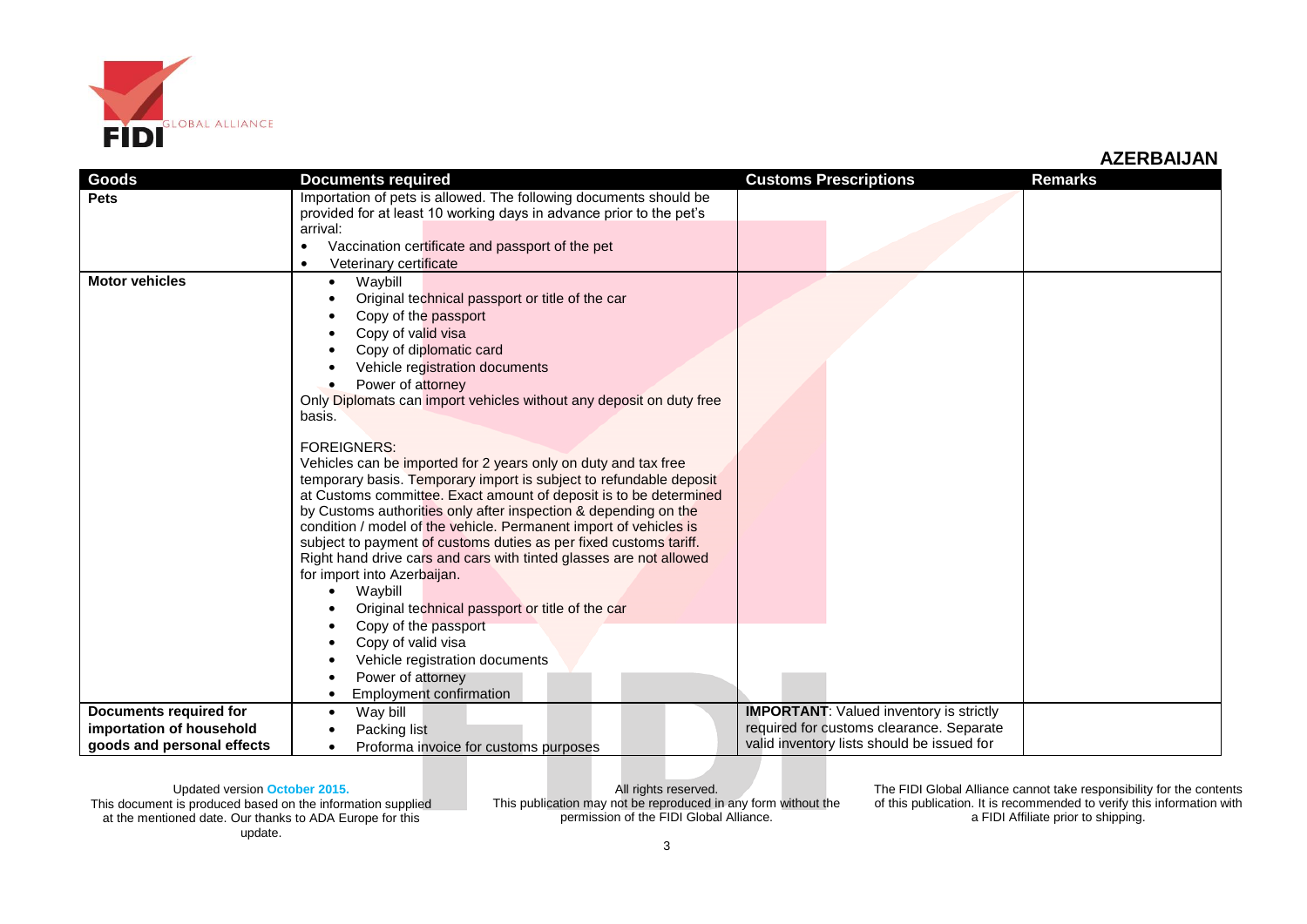

| <b>Goods</b>        | <b>Documents required</b>                                                                                                                                                                                                                              | <b>Customs Prescriptions</b>                                                                                                                                                                                                                                                                                                                                                                                                                                                                                                                                                                                                                                                                                                                                                                                                                                                                                                                                                                                                                                                                                                                                                                                                                                                                                                                                                                                          | <b>Remarks</b> |
|---------------------|--------------------------------------------------------------------------------------------------------------------------------------------------------------------------------------------------------------------------------------------------------|-----------------------------------------------------------------------------------------------------------------------------------------------------------------------------------------------------------------------------------------------------------------------------------------------------------------------------------------------------------------------------------------------------------------------------------------------------------------------------------------------------------------------------------------------------------------------------------------------------------------------------------------------------------------------------------------------------------------------------------------------------------------------------------------------------------------------------------------------------------------------------------------------------------------------------------------------------------------------------------------------------------------------------------------------------------------------------------------------------------------------------------------------------------------------------------------------------------------------------------------------------------------------------------------------------------------------------------------------------------------------------------------------------------------------|----------------|
|                     | Copy of the passport<br>$\bullet$<br>Copy of valid visa<br>Valued inventory in English or Russian<br>Power of attorney<br>Confirmation of employment<br>Two Copies of each Photograph for all Cultural Items -<br>(photographs should not be combined) | consumables items and household goods<br>intended for temporary import. Valued<br>inventory list for consumable items should<br>contain very clear description of each<br>individual item, e.g. cotton sanitary<br>napkins, men cotton shirt, tooth paste and<br>etc. such descriptions are very important<br>because it helps the local customs<br>authorities to determine the import duty<br>which differs from item to item. Therefore,<br>in order to minimize the customs duty on<br>consumable items we suggest to under<br>declaring the items for customs purposes<br>only. Valued inventory list for items<br>intended for temporary import should also<br>be descriptive, e.g. double bed set,<br>wardrobe, dining table with six chairs and<br>etc. Home electrical and electronic<br>appliances should be very clear mentioned<br>along with their serial numbers. It is also<br>suggested to declare the value for items<br>for temporary import.<br><b>NOTE:</b> Valued inventory lists are purely for<br>customs purposes and therefore the value<br>does not have to be the same as used for<br>insurance purposes. However, it is strictly<br>advised not to enclose the list used to<br>insurance purposes along with the<br>shipping documents. The customs duties<br>for consumables items are charges on CIF<br>value, therefore total CIF should be clearly<br>marked on the valued inventory. |                |
| <b>Helpful Tips</b> | Import of all consumables goods like clothing, cosmetics, foodstuff,<br>beverages and etc. is subject to the payment of customs duties and                                                                                                             |                                                                                                                                                                                                                                                                                                                                                                                                                                                                                                                                                                                                                                                                                                                                                                                                                                                                                                                                                                                                                                                                                                                                                                                                                                                                                                                                                                                                                       |                |

Updated version **October 2015.** This document is produced based on the information supplied at the mentioned date. Our thanks to ADA Europe for this update.

All rights reserved. This publication may not be reproduced in any form without the permission of the FIDI Global Alliance.